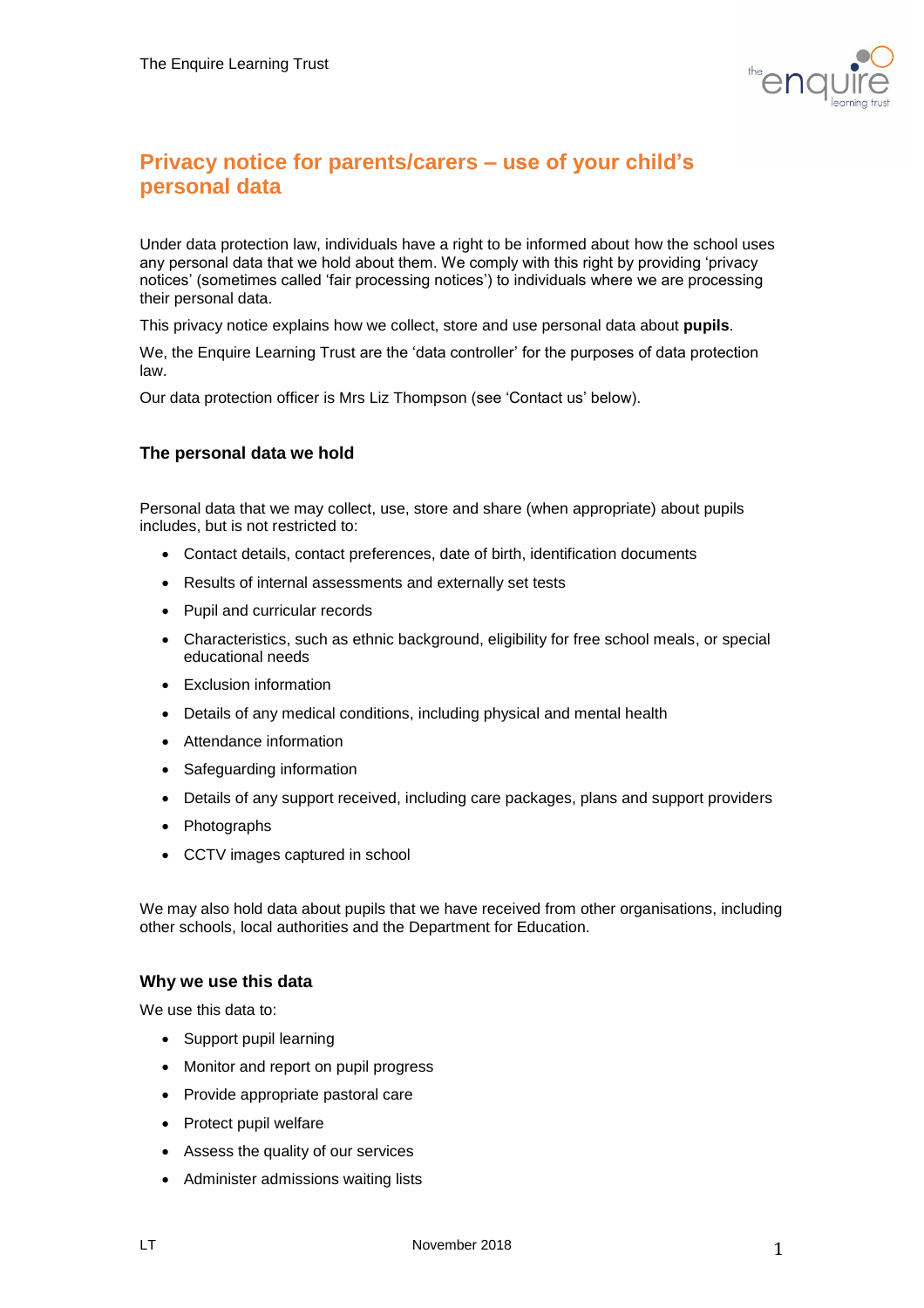

- Carry out research
- Comply with the law regarding data sharing

## **Our legal basis for using this data**

We only collect and use pupils' personal data when the law allows us to. Most commonly, we process it where:

- We need to comply with a legal obligation
- We need it to perform an official task in the public interest

Less commonly, we may also process pupils' personal data in situations where:

- We have obtained consent to use it in a certain way
- We need to protect the individual's vital interests (or someone else's interests)

Where we have obtained consent to use pupils' personal data, this consent can be withdrawn at any time. We will make this clear when we ask for consent, and explain how consent can be withdrawn.

Some of the reasons listed above for collecting and using pupils' personal data overlap, and there may be several grounds which justify our use of this data.

## **Collecting this information**

While the majority of information we collect about pupils is mandatory, there is some information that can be provided voluntarily.

Whenever we seek to collect information from you or your child, we make it clear whether providing it is mandatory or optional. If it is mandatory, we will explain the possible consequences of not complying.

## **How we store this data**

We keep personal information about pupils while they are attending our school. We may also keep it beyond their attendance at our school if this is necessary in order to comply with our legal obligations. Our Retention Policy sets out how long we keep information about pupils.

You can request a copy of this policy at the academy office or visit our website

[www.enquirelearningtrust.org](http://www.enquirelearningtrust.org/)

## **Data sharing**

We do not share information about pupils with any third party without consent unless the law and our policies allow us to do so.

Where it is legally required, or necessary (and it complies with data protection law) we may share personal information about pupils with:

- Our local authority to meet our legal obligations to share certain information with it, such as safeguarding concerns and exclusions
- The Department for Education to meet our legal obligations to share certain information with it, such as pupil attainment data
- The pupil's family and representatives to meet our legal obligations to share certain information with it, such as pupil progress data.
- Educators and examining bodies to meet our legal obligation to share certain information with it, such as pupil progress and attainment data.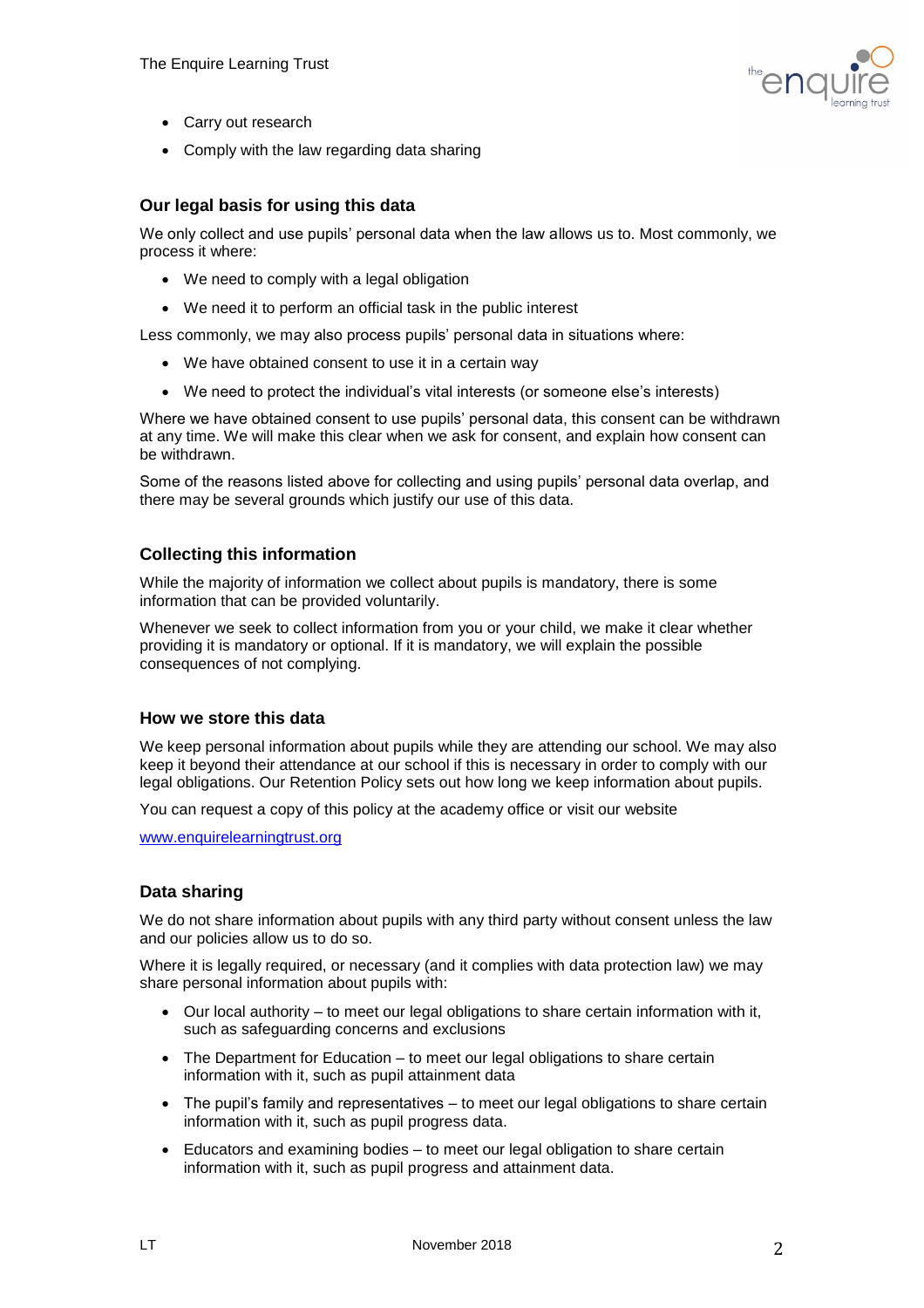

- Our regulator Ofsted to meet our legal obligation to share information during an inspection or investigation
- Suppliers and service providers to enable them to provide the service we have contracted them for
- Financial organisations to meet our legal obligations
- Central and local government to meet our legal obligations
- Our auditors to meet our legal obligations
- Survey and research organisations to meet our contractual obligation and enable them to provide the service which we have contracted from them
- Health authorities to meet our legal and vital interests obligation
- Security organisations to enable them to provide the service we have contracted them for
- Health and social welfare organisations to meet our legal and vital interests obligation
- Professional advisers and consultants to enable them to provide the service we have contracted them for
- Charities and voluntary organisations to meet our contractual obligation
- Police forces, courts, tribunals to meet our legal and vital obligation
- Professional bodies to meet our legal obligation

#### **National Pupil Database**

We are required to provide information about pupils to the Department for Education as part of statutory data collections such as the school census and early years census.

Some of this information is then stored in the [National Pupil Database](https://www.gov.uk/government/publications/national-pupil-database-user-guide-and-supporting-information) (NPD), which is owned and managed by the Department and provides evidence on school performance to inform research.

The database is held electronically so it can easily be turned into statistics. The information is securely collected from a range of sources including schools, local authorities and exam boards.

The Department for Education may share information from the NPD with other organisations which promote children's education or wellbeing in England. Such organisations must agree to strict terms and conditions about how they will use the data.

For more information, see the Department's webpage on [how it collects and shares research](https://www.gov.uk/data-protection-how-we-collect-and-share-research-data)  [data.](https://www.gov.uk/data-protection-how-we-collect-and-share-research-data)

You can also [contact the Department for Education](https://www.gov.uk/contact-dfe) with any further questions about the NPD.

## **Transferring data internationally**

Where we transfer personal data to a country or territory outside the European Economic Area, we will do so in accordance with data protection law and ensure you are aware of this transfer.

## **Parents and pupils' rights regarding personal data**

Individuals have a right to make a **'subject access request'** to gain access to personal information that the school holds about them.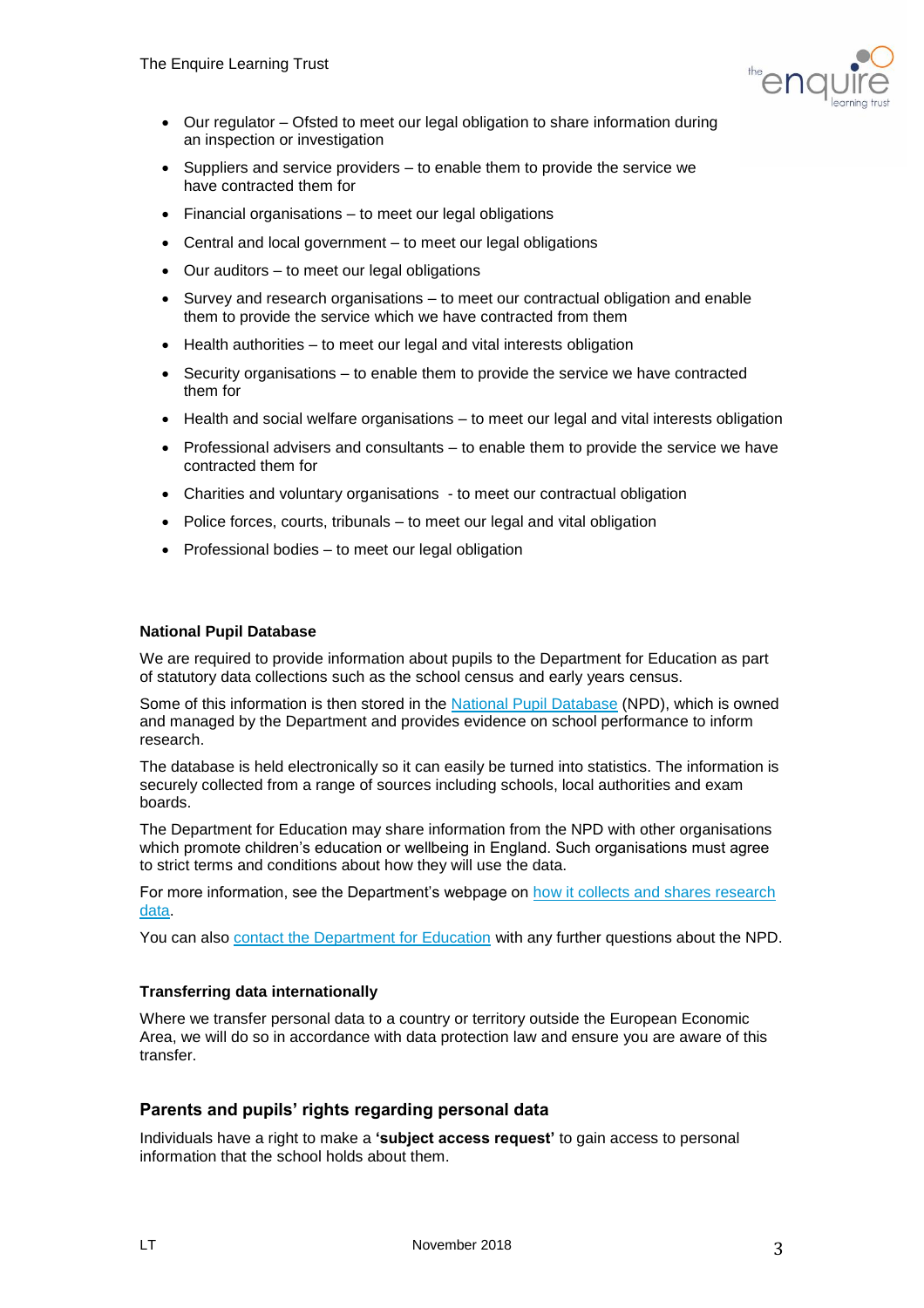

Parents/carers can make a request with respect to their child's data where the child is not considered mature enough to understand their rights over their own data (usually under the age of 12), or where the child has provided consent.

If you make a subject access request, and if we do hold information about you or your child, we will:

- Give you a description of it
- Tell you why we are holding and processing it, and how long we will keep it for
- Explain where we got it from, if not from you or your child
- Tell you who it has been, or will be, shared with
- Let you know whether any automated decision-making is being applied to the data, and any consequences of this
- Give you a copy of the information in an intelligible form

Individuals also have the right for their personal information to be transmitted electronically to another organisation in certain circumstances.

If you would like to make a request please contact our data protection officer.

As a Multi Academy Trust Parents/carers do not have an automatic parental right of access to the educational records in our academies, however we may choose to provide this information should it be requested. To request access, please contact Liz Thompson, DPO on 01924 792960 or [liz.thompson@enquirelearningtrust.org](mailto:liz.thompson@enquirelearningtrust.org)

## **Other rights**

Under data protection law, individuals have certain rights regarding how their personal data is used and kept safe, including the right to:

- Object to the use of personal data if it would cause, or is causing, damage or distress
- Prevent it being used to send direct marketing
- Object to decisions being taken by automated means (by a computer or machine, rather than by a person)
- In certain circumstances, have inaccurate personal data corrected, deleted or destroyed, or restrict processing
- Claim compensation for damages caused by a breach of the data protection regulations

To exercise any of these rights, please contact our data protection officer.

## **Complaints**

We take any complaints about our collection and use of personal information very seriously.

If you think that our collection or use of personal information is unfair, misleading or inappropriate, or have any other concern about our data processing, please raise this with us in the first instance.

To make a complaint, please contact our data protection officer.

Alternatively, you can make a complaint to the Information Commissioner's Office:

- Report a concern online at<https://ico.org.uk/concerns/>
- Call 0303 123 1113
- Or write to: Information Commissioner's Office, Wycliffe House, Water Lane, Wilmslow, Cheshire, SK9 5AF